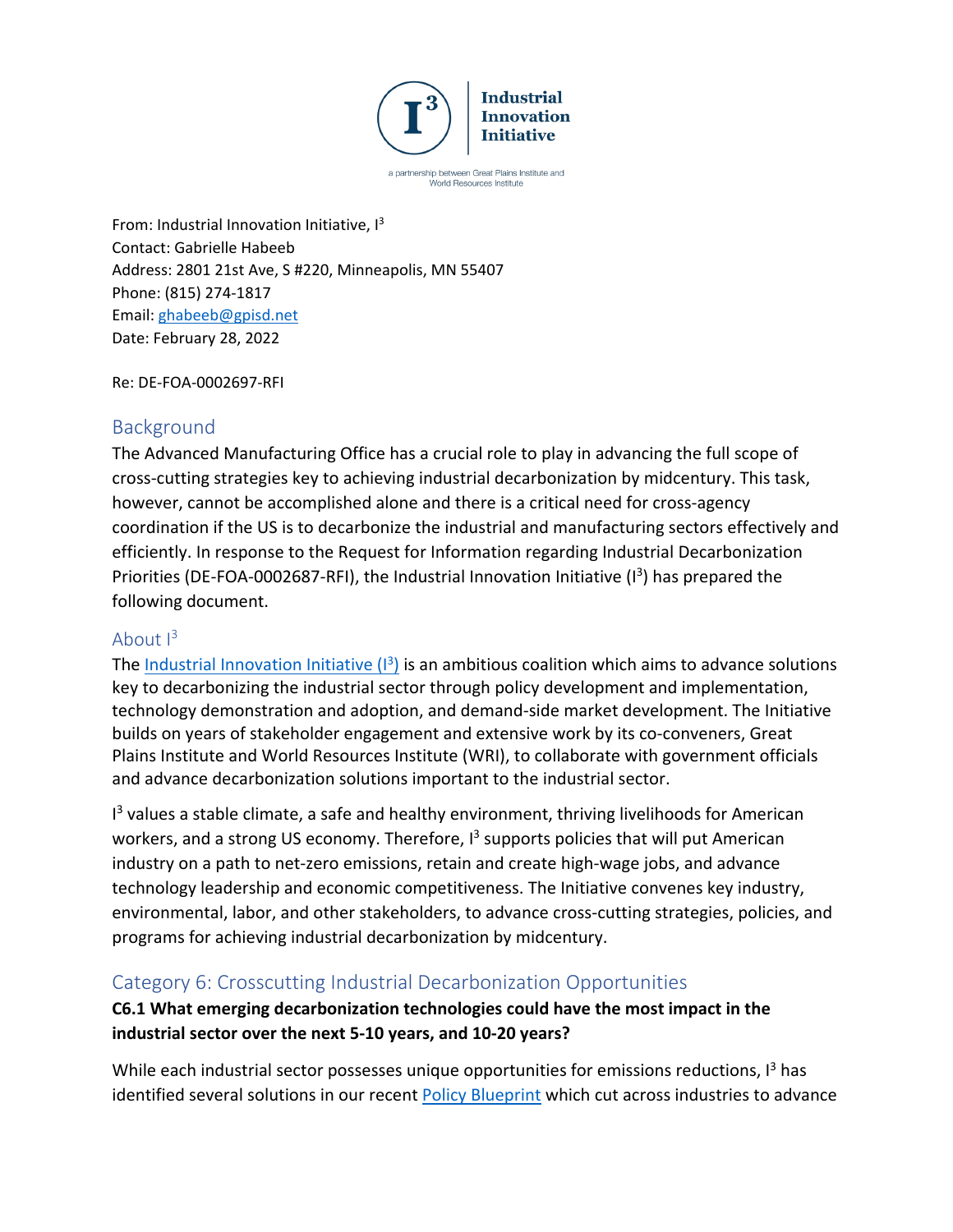industrial decarbonization. Emerging technologies such as carbon management (here meaning carbon capture, utilization, and storage/sequestration), low- and zero-carbon hydrogen, and advanced nuclear reactors have significant potential to decarbonize the hardest to abate industrial processes. [i](#page-7-0)

These solutions possess the greatest potential impact in the near and medium term because substituting clean hydrogen can reduce on-site fuel combustion and process emissions, while carbon management enables the capture of the emissions most challenging to avoid. Carbon management is especially useful for mitigating process emissions which are the product of chemical reactions within an industrial process itself. The substitution of fossil fuels for clean hydrogen is ideal for processes which require on-site fuel combustion to generate hightemperature heat, or in certain sectors, as a feedstock. I<sup>3</sup> sees carbon management and clean hydrogen as the emerging decarbonization technologies with the most promise over the coming decades.

This is in line with the establishment of direct air capture carbon and clean hydrogen hubs across the US under the recently passed Infrastructure Investment and Jobs Act (IIJA). The hydrogen hubs will demonstrate viable production through a diversity of feedstocks, including nuclear energy, renewable energy, and fossil fuels with carbon capture. The development of these hubs marks a significant investment in the future of these technologies and the infrastructure necessary to transport captured carbon and low-carbon hydrogen from the production facility to the end user or storage site. Great Plains Institute, a convener of  $I^3$ , recently published a [Carbon and Hydrogen Hubs Atlas,](https://carboncaptureready.org/) which provides analysis on a range of siting factors for carbon dioxide removal, carbon capture retrofit, and new zero-carbon hydrogen production.<sup>[ii](#page-7-1)</sup>

Another solution to consider is advanced nuclear energy. Advanced nuclear reactors will leverage a wide range of technologies capable of deep decarbonization beyond just electricity. The heat produced from nuclear fission can be applied to different applications ranging from power production to district heating and industrial process heat to hydrogen production and petroleum refining. By directly using heat and avoiding conversion loses, advanced nuclear energy promises to be a competitive carbon-free energy source that can help decarbonize all sectors. Advanced reactors can come in smaller sizes that are more suitable for industrial applications than conventional reactors.

That is not to overlook the significance of existing solutions, or the importance of continued funding for their research, development, demonstration, and deployment. Decarbonization solutions such as the electrification of low- and medium-temperature industrial processes and opportunities to increase energy and feedstock efficiency are examples of technologies which, while not "emerging" should not be disregarded. The Industrial Research Assessment Centers and Smart Manufacturing Leadership programs included in the IIJA are an encouraging indicator of the United States' continued prioritization of these effective solutions.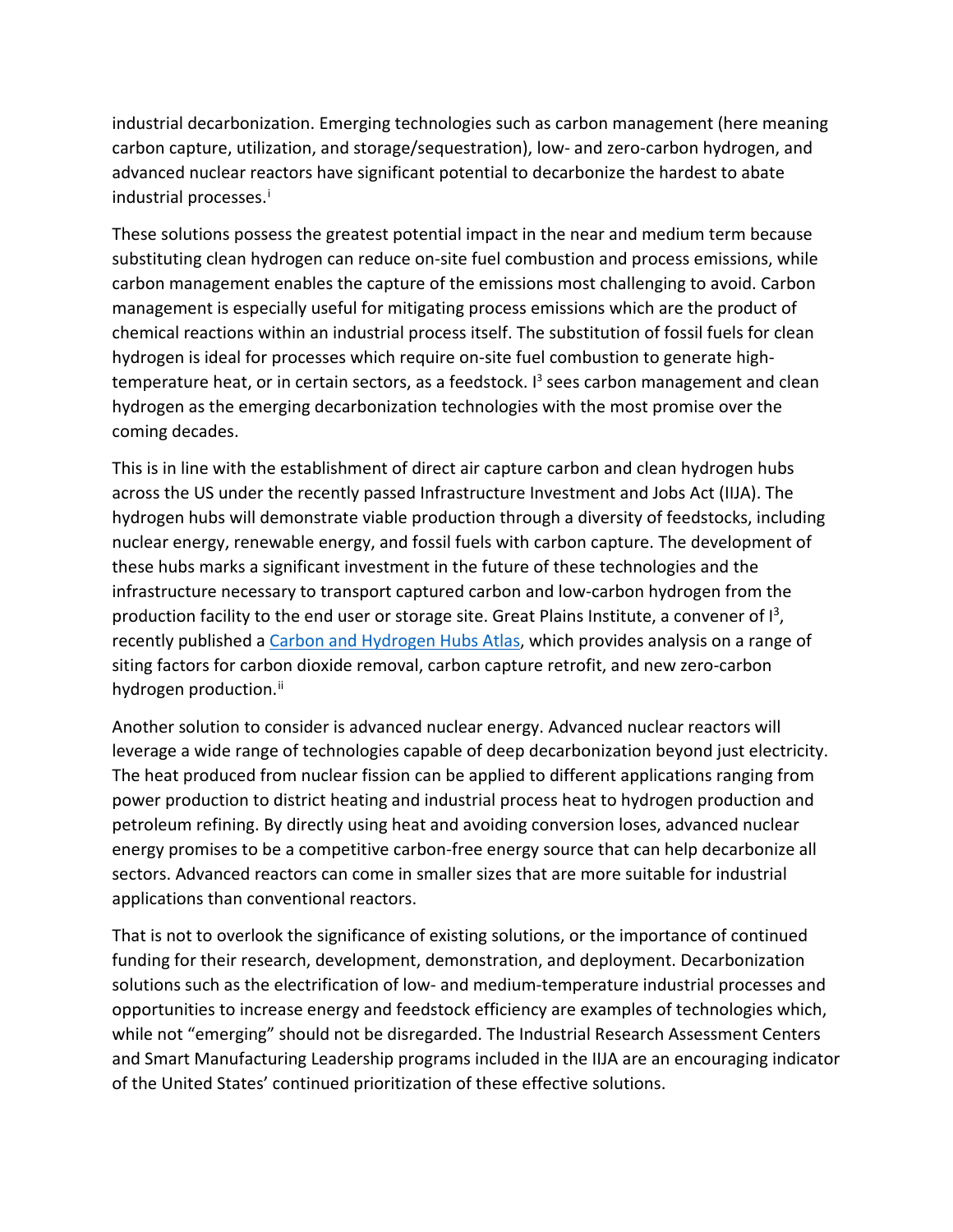## **C6.4 What limiting factors or challenges do these crosscutting technology areas face regarding broad deployment in the United States?** And **C6.5 What DOE resources would be most beneficial to accelerate decarbonization?**

The primary challenges to broad deployment of these solutions are the costs and insufficient markets for both these technologies and the low-carbon products they create. Additionally, the deployment of these decarbonization solutions will require enhancements to US infrastructure and a specially trained workforce to construct, install, and maintain the relevant systems.

#### **Tax Credits and Financial Incentives**

The first challenge to building the market for these solutions is the upfront cost and potential competitive disadvantage more costly, low-carbon products face on the market. Enhancements to tax credits, like the 45Q credit, have the potential to build upon the momentum that has ramped up since the credit was updated in 2018. Such enhancements include direct pay, extending the program for up to 10 years, increasing the credit value, and eliminating capture thresholds. Even modest improvements to a suite of existing federal incentives can create complementary benefits that enable additional carbon capture, direct air capture, and carbon utilization projects to achieve financial feasibility.

Low- and zero-carbon hydrogen production and investment tax credits would greatly defray the upfront and operating costs of low-carbon hydrogen production, particularly when paid directly to the producer of that hydrogen and stacked with other incentive programs like the renewable production and investment tax credits and the 45Q credit. Tax credits should be neutral towards the type of hydrogen production technology, chosen energy feedstock, and end use once a minimum standard of emissions reduction relative to conventional production methods has been met. Additionally, higher credit amounts that reward technologies with lower carbon intensities compared to conventional hydrogen production are powerful tools to incentivize newer, cleaner technologies.

For technologies that exist in the market but require support for further commercialization, such as electrification, the federal government can provide incentives such as tax credits, grants, loans, or loan guarantees to encourage their uptake. These financial incentives can be particularly effective to accelerate the replacement of equipment having large capital costs in areas such as process heat (e.g., replacing boilers and steam systems with large service industrial or distributed heat pumps) at opportunities of equipment turnover.

One of the barriers that many facilities face when implementing energy efficiency upgrades is the high upfront cost of the investment, particularly for small to medium sized companies. Tax credits for companies that meet energy efficiency targets or help them offset the cost of efficiency upgrades will help drive the deployment of efficiency technologies. Having economic incentives such as tax credits can strengthen the emissions reduction potential of other policies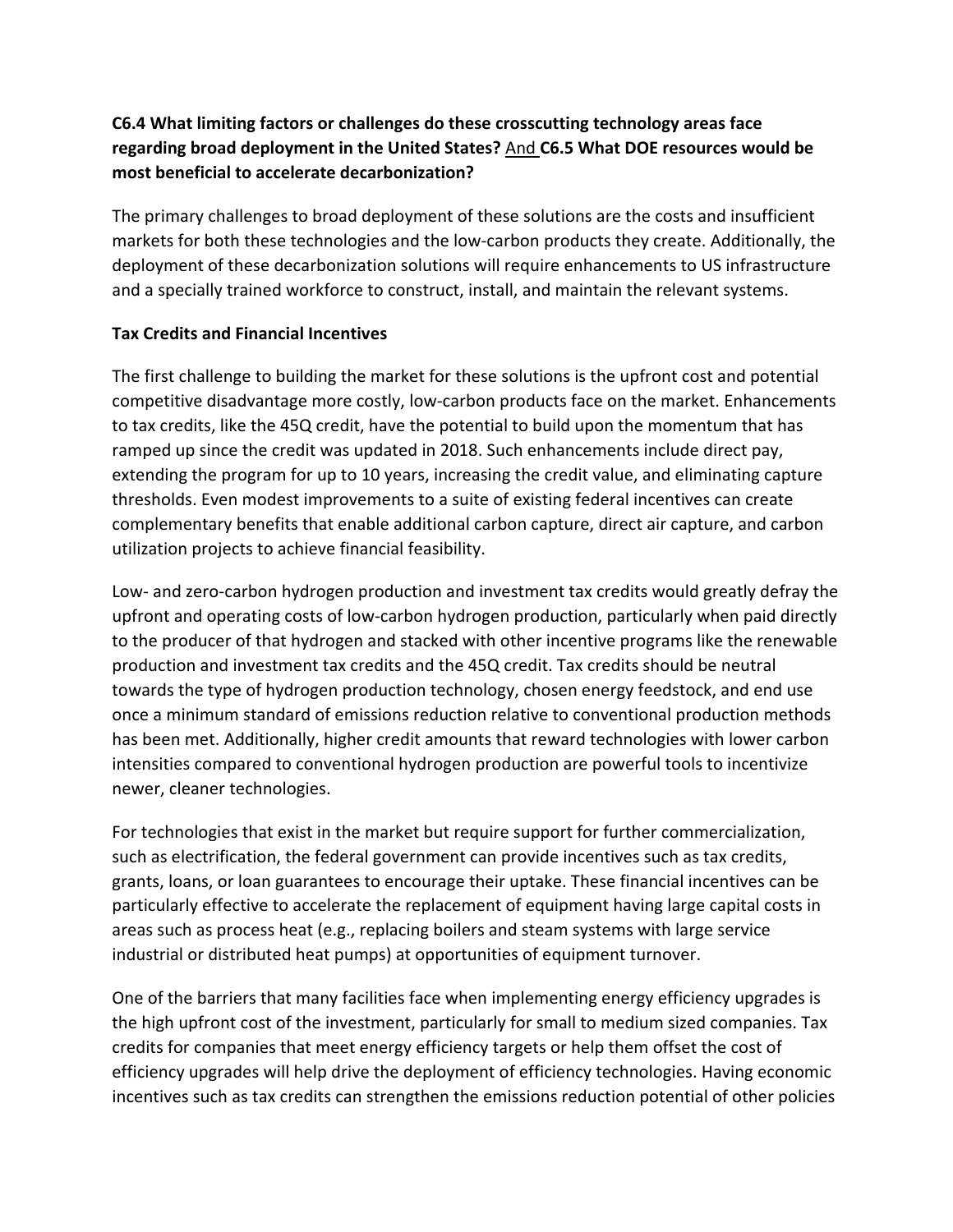like strategic energy management efforts. Further, tracking and monitoring of energy use is integral to strategic energy management by helping facilities understand and improve their energy performance. These efforts can include hiring energy managers, creating efficiency targets, or implementing new technologies or processes. The DOE should expand programs to provide education and technical assistance for strategic energy management efforts, including through the Better Buildings' Better Plants program.

Additionally, the federal government can expand block grant funding for states to support industrial efficiency, with increased funds for states that establish procurement programs to help build market demand for low-carbon products. State grants to increase industrial efficiency would support manufacturers to cover the upfront costs of energy-efficient retrofits. States could apply for additional funding contingent on establishing programs that help build state-level market demand for low-carbon products, such as the development of state-level low-carbon procurement standards.

Advanced nuclear energy would also benefit from tax credit enhancements, including eliminating the current capacity cap, increasing the amount of the credit, and allowing direct pay. The creation of tax credits for emerging clean energy technologies with low market penetration that are more generous than current tax credits for conventional clean energy technologies can help in their deployment. These "boosted" tax credits can help with the funding gaps nascent technologies typically face due to being perceived as higher risk.

While tax credits are perhaps the most powerful direct financing tools, additional financing mechanisms can provide the final push to make a project viable by incentivizing capital investment or enhancing revenue. These tools include the option to convert tax credits into a cash payment (direct pay), contracts for differences to ensure producers receive a minimum price, tax-exempt private activity bonds, and master limited partnerships. A project's eligibility for these mechanisms and their relative contribution will likely vary by project type, but their availability provides more optionality for financing projects and increases developer and investor confidence.

#### **Procurement Policies**

To support market development of the technologies and products using carbon management, low- and zero-carbon hydrogen, electrification, and energy efficiency solutions to decarbonize, the US can develop procurement programs, product standards, and purchasing agreements.

A clear and comparable data set is a necessary starting point for setting meaningful emissions intensity benchmarks for any voluntary or mandatory industrial procurement policy. Given the low level of comparable data in many industrial sectors, disclosure of emissions intensity data through environmental product declarations (EPDs) or other independently verified reporting mechanisms, following a consistent scope and methodology, should be the first step to build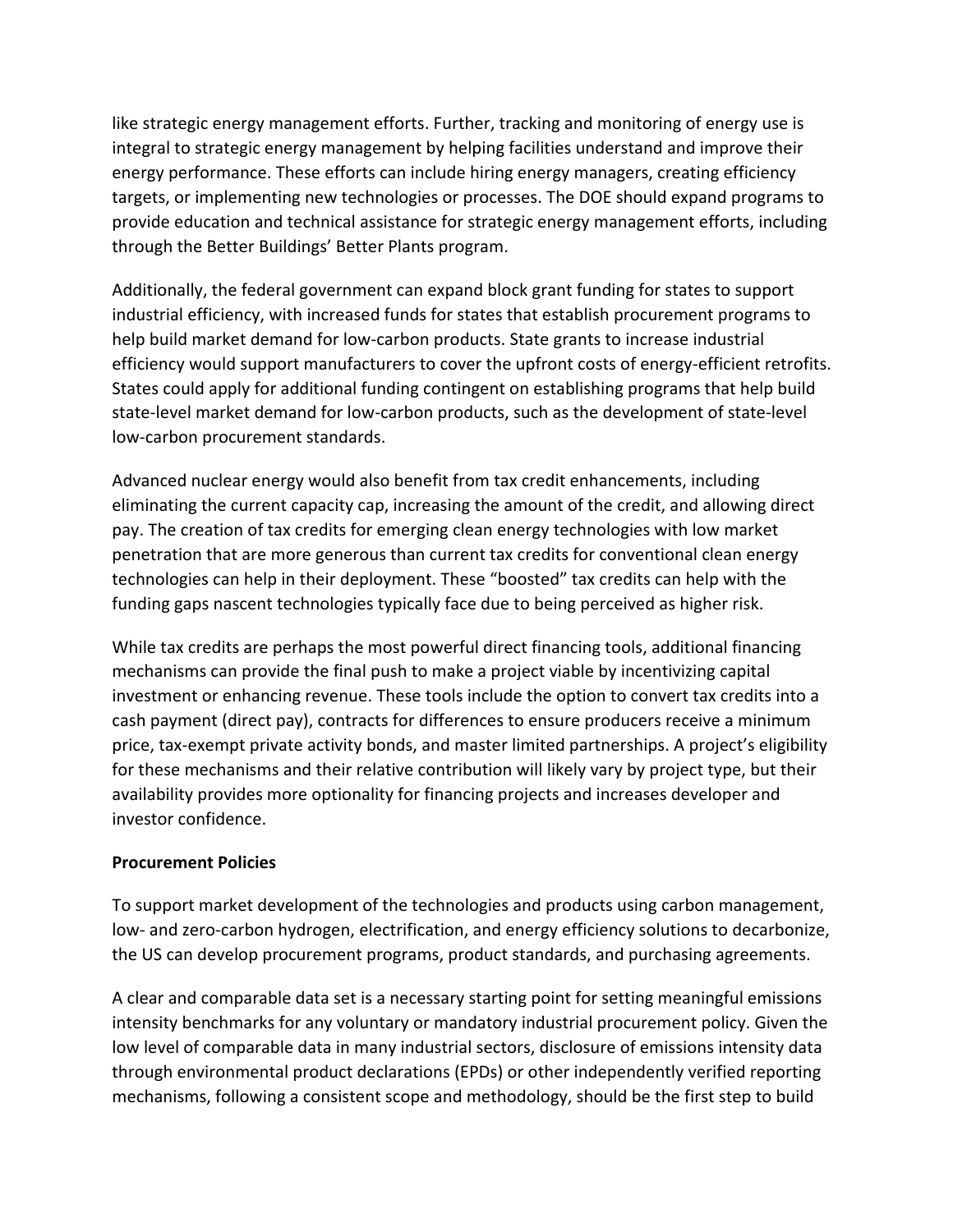towards other procurement policies at the federal or state level. Because completing EPDs or other reporting mechanisms can have a significant cost—especially for small and medium-size manufacturers—technical assistance and grants for companies to develop EPDs or other reporting mechanisms are critical to putting in place mandatory disclosure policies.

Concurrent with information and disclosure policies, the US may put in place procurement bonus policies that encourage companies to outperform each other on low-carbon innovation. A procurement bonus provides a cost discount to a company's bid if it has lower carbon intensity than its competitors. Additionally, there could be a fund that covers the cost differential (if any exists) between the winning low-carbon bids and the bids that use conventional technologies. This enables agencies or departments to use low-carbon options without having to cover any additional costs through their operational budgets.

Public sector procurement standards should be established to create a required carbon intensity benchmark for public purchasing at the federal or state level. It is critical to set an appropriate threshold, focused on specific product and material types, that is somewhat more ambitious than the market average. It is also critical to increase stringency over time to encourage continued innovation towards midcentury decarbonization. This type of policy, therefore, builds on information and disclosure policy and can be planned to come into effect after a few years of collecting comparable emissions intensity data. Robust direct public investment in research, development and deployment is also crucial to the success of this policy. As standards increase in stringency, investment could also be increased.

A high achiever's program would provide a voluntary certification to manufactured materials that meet a defined specification for lower greenhouse gas emissions intensities (similar to the EnergyStar approach for energy efficiency). This type of voluntary certification could then be used as a requirement for some percentage of federal or state purchasing, and as a voluntary benchmark for private sector procurement and consumer-facing programs. When additional market differentiation would be useful, a tiered approach could be developed to highlight categories even within lower-emissions materials. This approach would allow different actors to use different tiers as their procurement threshold. As with procurement standards, a high achiever's program would rely on initial policies around information and disclosure for a set of clear and comparable data and would aim to align with relevant existing certification schemes to avoid duplication of effort. It would also be important to increase the ambition of emissions intensity thresholds over time to continue lowering the emissions of products that meet the high achiever's certification criteria.

#### **Grid and Infrastructure Enhancement**

Scaling up electrolytic hydrogen powered by renewable or nuclear energy will require a vast expansion of available zero-carbon electricity. The federal government should work with states and regional grid authorities to enact policies that facilitate expansion and hardening of transmission and distribution infrastructure. In areas with abundant renewable resources,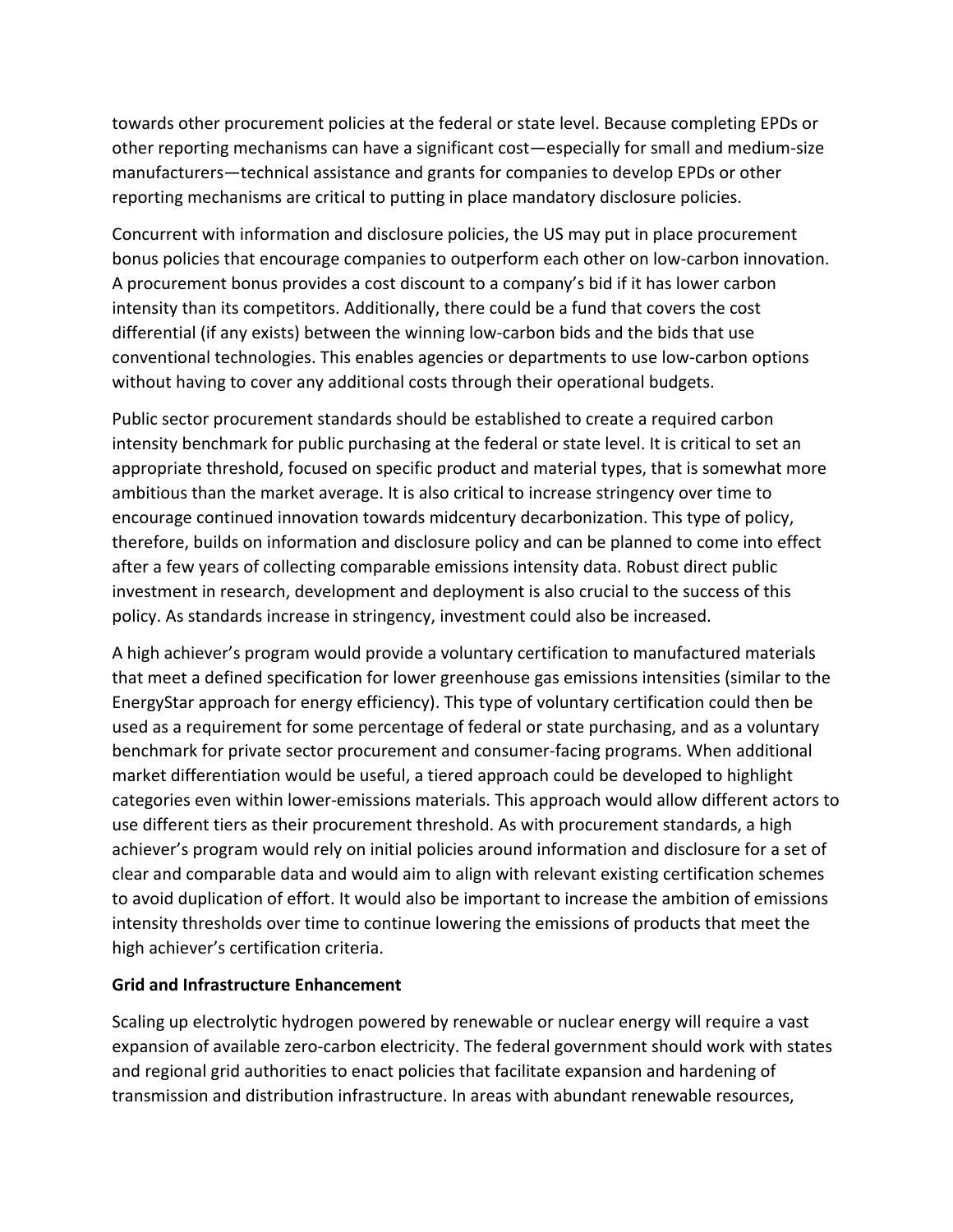incentives that allow excess renewable capacity generation to be moved via transmission infrastructure to areas with less abundant renewable resources for hydrogen production via electrolysis would increase confidence in additional renewable resource development and in the viability of low- and high-temperature electrolysis projects. The establishment of hydrogen hubs should allow for co-location of hydrogen production and renewable energy resources. However, to scale up this solution to the degree necessary for midcentury decarbonization of this challenging sector, reliable transmission of low-cost, zero-carbon electricity will be critical.

Additionally, regional transmission expansion can support affordable electrification of industrial processes by connecting regions of the US with ample and excess renewable capacity to large industrial customers.

#### **Workforce Development**

As industrial processes transition to electro-technologies, switch to low- and zero-carbon power, fuels, and feedstocks, and add carbon management technologies to their facilities, federally created workforce training programs can minimize worker displacement, encourage development of new worker capabilities, and avoid stranded assets. This is critical to the installation, operation, and maintenance of industrial systems and retaining high-wage jobs at industrial facilities. In preparation for these workforce training programs, the federal government can convene utilities, companies, trade groups, education providers, and labor organizations to ensure that training programs are appropriately targeted to meet the needs of all stakeholders.

## **C6.6 Provide any additional information relevant to the energy efficiency and GHG reduction opportunities/challenges in crosscutting technology areas within the industrial sector that do not fit into the previous questions in this Category.**

#### **Methane Emission Transparency and Reduction Efforts**

It is worth noting the importance of monitoring and disclosures to validate reductions of both carbon and methane emissions. Methane emissions are particularly relevant to the industrial sector given the primary role of natural gas as a source of industrial heat and power and as a raw material for chemicals, fertilizer, and hydrogen. Methane is a potent gas with a global warming potential 86× that of carbon dioxide over a twenty-year period.

In the latest [Global Methane Tracker report,](https://nam12.safelinks.protection.outlook.com/?url=https%3A%2F%2Fwww.iea.org%2Freports%2Fglobal-methane-tracker-2022%2Foverview&data=04%7C01%7Cmtesfaye%40bipartisanpolicy.org%7C5d810193d195466ba10308d9f7b5a88f%7Cded18c87778b4b98962e994cc2278437%7C0%7C0%7C637813181887839592%7CUnknown%7CTWFpbGZsb3d8eyJWIjoiMC4wLjAwMDAiLCJQIjoiV2luMzIiLCJBTiI6Ik1haWwiLCJXVCI6Mn0%3D%7C3000&sdata=GeALHhmH4jyUz2oo5W5T97g2hzRhVDp7UdC0ageJSvs%3D&reserved=0) the International Energy Agency found that methane emissions have increased and continue to be undercounted by various global governments including the US.<sup>[iii](#page-7-2)</sup> The Biden administration's [global pledge](https://nam12.safelinks.protection.outlook.com/?url=https%3A%2F%2Fwww.whitehouse.gov%2Fbriefing-room%2Fstatements-releases%2F2021%2F11%2F02%2Ffact-sheet-president-biden-tackles-methane-emissions-spurs-innovations-and-supports-sustainable-agriculture-to-build-a-clean-energy-economy-and-create-jobs%2F&data=04%7C01%7Cmtesfaye%40bipartisanpolicy.org%7C5d810193d195466ba10308d9f7b5a88f%7Cded18c87778b4b98962e994cc2278437%7C0%7C0%7C637813181887996351%7CUnknown%7CTWFpbGZsb3d8eyJWIjoiMC4wLjAwMDAiLCJQIjoiV2luMzIiLCJBTiI6Ik1haWwiLCJXVCI6Mn0%3D%7C3000&sdata=DU0rZd8MBC7BBpzmX1U6zu3%2FYlwdgUpevdVYRkREYlg%3D&reserved=0) to reduce 30 percent of methane emissions by 2030 was a major first step in curbing this potent greenhouse gas. Investments in Industrial Assessment Centers and efforts to work with companies and universities to increase transparency and identify opportunities to address methane emissions that are associated with use of natural gas in industrial processes should be expanded. The AMO should coordinate with the Environmental Protection Agency to account for all possible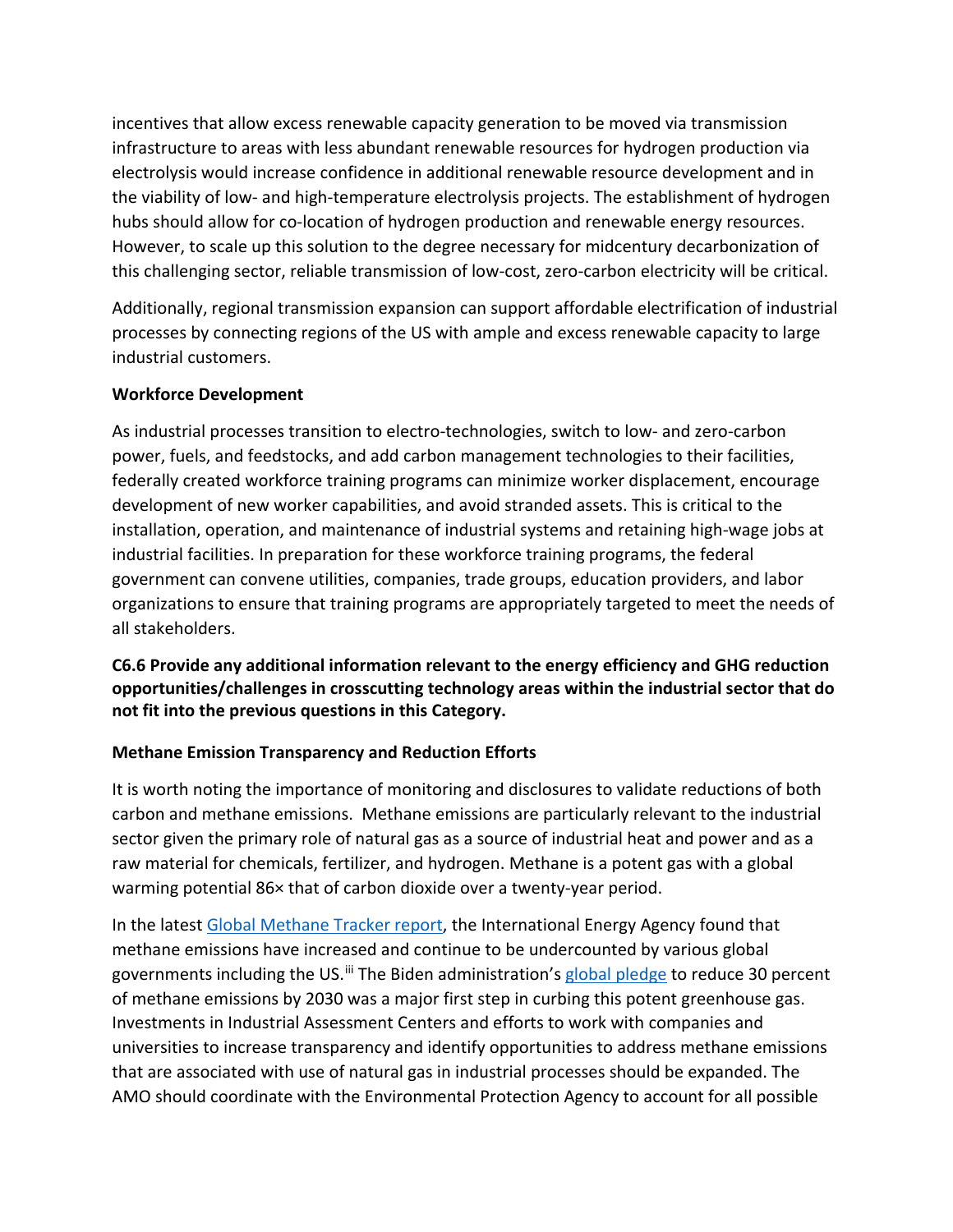industrial methane emission sources and enhance and standardize industrial methane emission disclosures. Additionally, developing and deploying solutions that minimize methane emissions through increased research and innovation, technology standards and making more methane emissions reduction grants available for manufacturers will aid in near-term greenhouse gas reductions.

# Section 8: Industrial Decarbonization Workforce, Community, and Equity Considerations

## **C8.1 In what ways, if any, do you anticipate decarbonization processes could impact your workforce?**

The industrial and manufacturing sectors, which includes the production of metal, mineral, chemical, and petroleum products, among others, employs millions of Americans and supports state and local economies. Decarbonization must occur in a way that preserves industries, their contributions to the US economy, as well as the direct and upstream jobs they provide.

Deployment of carbon management technologies will retain and grow domestic high-wage industrial, energy, and manufacturing jobs. Carbon capture projects at industrial facilities and power plants provide some of the most desirable clean energy and industrial jobs as employment associated with heavy industry (refining, chemicals, cement, steel, etc.) and power plants pay higher than average local wages, while preserving important facilities and infrastructure.

A [Rhodium Group analysis,](https://rhg.com/research/state-ccs/) commissioned by Great Plains Institute, found that the anticipated industrial sector deployment of carbon capture, storage, and buildout of associated  $CO<sub>2</sub>$ transport infrastructure is expected to create up to 17,000 annual project-related jobs and 13,000 jobs for ongoing annual operations, with nearly \$52 billion in capital investments through 2050.<sup>[iv](#page-7-3)</sup> Many additional high-wage jobs are created locally and across supply chains through the sector-wide deployment of carbon management technologies. A typical direct air capture plant capturing one million metric tons of  $CO<sub>2</sub>$  per year can generate roughly 3,500 jobs across the various sectors in the supply chain. The construction, engineering and equipment manufacturing sectors combined could see at least 300,000 new jobs associated with full scale direct air capture deployment.<sup>[v](#page-7-4)</sup>

Further, scaling up a US [hydrogen economy](https://www.fchea.org/us-hydrogen-study) could lead to about \$140 billion in annual revenue and support 700,000 jobs throughout the hydrogen value chain by 2030, and \$750 billion in annual revenue and up to 3.4 million jobs by 2050.<sup>[vi](#page-7-5)</sup>

The same principle that explains the preservation and creation of good industrial jobs (as well as jobs throughout the supply chain) through the deployment of carbon management and hydrogen technologies can be applied across solutions to facilities which seek to decarbonize. With proper financial incentives and workforce training programs, American industry can emerge as a global leader in the clean energy and manufacturing transition.